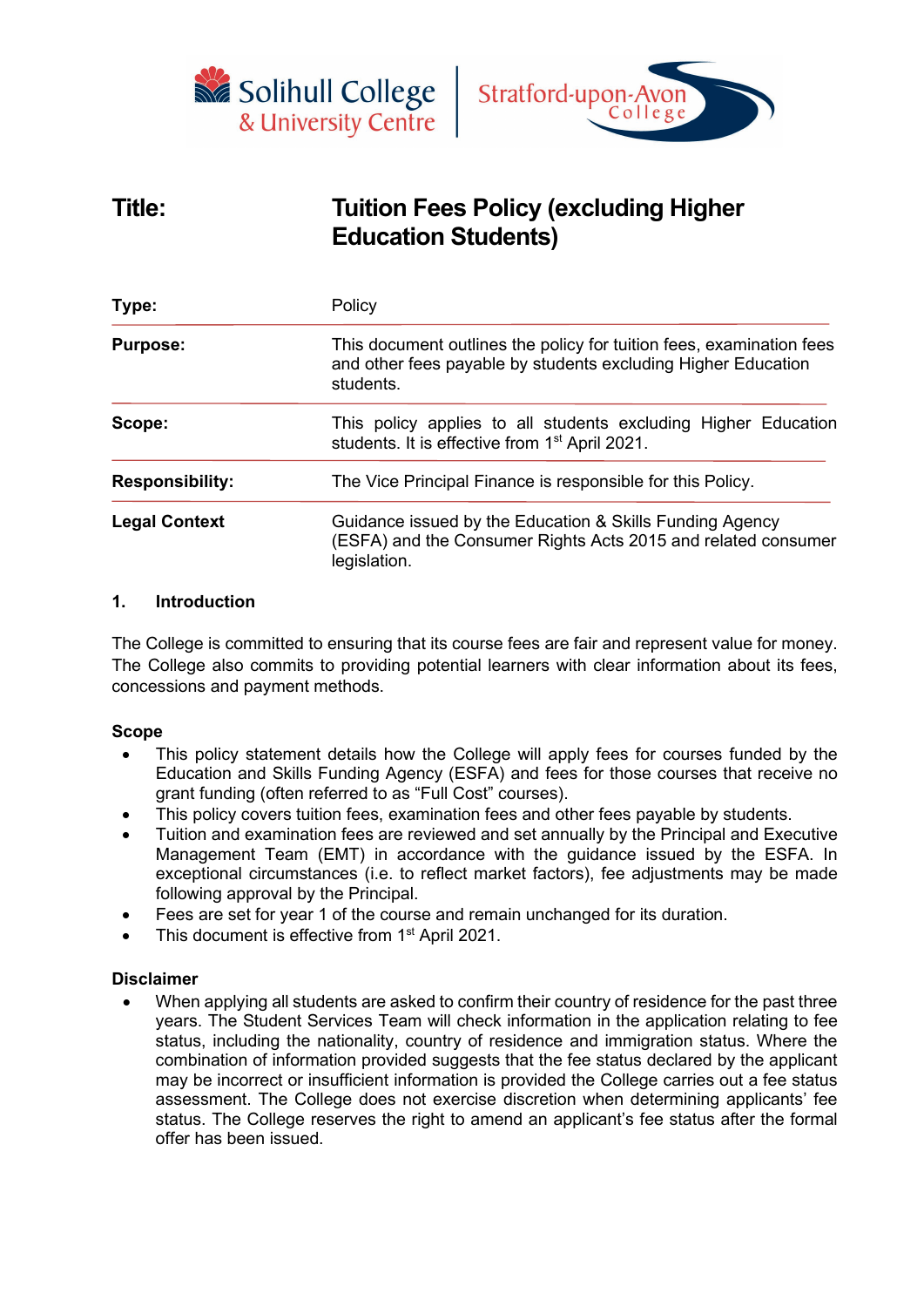# **National Fee Guidelines**

- The ESFA and WMCA funding approach assumes that all students other than those eligible for fee remission are charged a tuition fee as a contribution towards the costs of their learning. The ESFA and WMCA also recommends that accreditation costs are paid by all adult students. The ESFA's and WMCA's assumed fee income is 50% of the funding for the learning aim.
- 'Home students' are those who in general have settled status in the UK, and who have been ordinarily resident in the UK for the 3 years. Students who are nationals of EU (or European Economic Area (EEA)) countries (other than Irish citizens) who enter the UK after 31 December 2020 are not automatically eligible for funding and must be able to demonstrate that they are legally resident in the UK to be funded**.**
- All other students are classed as 'non funded' students.
- These students will be assessed at the point of enrolment.

# **2. Tuition and Other Fees Charged**

# **2.1 Further Education Provision**

• Only 'Home Students' are entitled to ESFA/WMCA funded provision.

# **2.1.1 Learners Aged 16-18**

- In accordance with ESFA/WMCA regulations, tuition, registration or examination fees will not normally be charged to home learners aged 16-18 taking full or part-time courses funded by the ESFA /WMCA.
- However, the College may charge learners aged 16-18 for "Full Cost" courses (or non-ESFA /WMCA funded provision) and for exam and re-sit charges in relation to these courses.
- Materials or personal equipment fees, reflecting actual costs, may also be charged provided these are not a compulsory part of the course.

# **2.1.2 Adult Learners**

- Some adult learners are entitled to fee remission and do not pay a fee for their course. Details of fee remission categories are in appendix 2. Learners not entitled to fee remission are classed as co-funded.
- Adult learners (those aged 19 and above) taking full-time courses up to and including level 2 who are not entitled to a fee waiver will be classed as co-funded by the ESFA/WMCA and will be charged a fee.
- The College will charge a minimum fee of 50% the funding value. This may be rounded up or down to make the fee a whole number.
- Learners whose fees are being paid by their employer must supply written confirmation of sponsorship at enrolment. The confirmation must be on company headed paper, be unconditional, include the name of the learner and course, and signed by an authorised signatory (not the learner).
- Materials or personal equipment fees, reflecting actual costs, may also be charged.
- Full-time Adult FE learners wishing to take additional part-time courses will be charged the relevant fee.

# **2.1.3 Advanced Learning Loans**

- The fees for learners aged 19 or over for provision at Level 3 and above will usually be at the funded value for the course.
- Those adult learners aged 19-23 (and WMCA resident aged 24+) who are studying towards their first full level 3 qualification will be fully funded and entitled to fee remission as detailed in Appendix 2.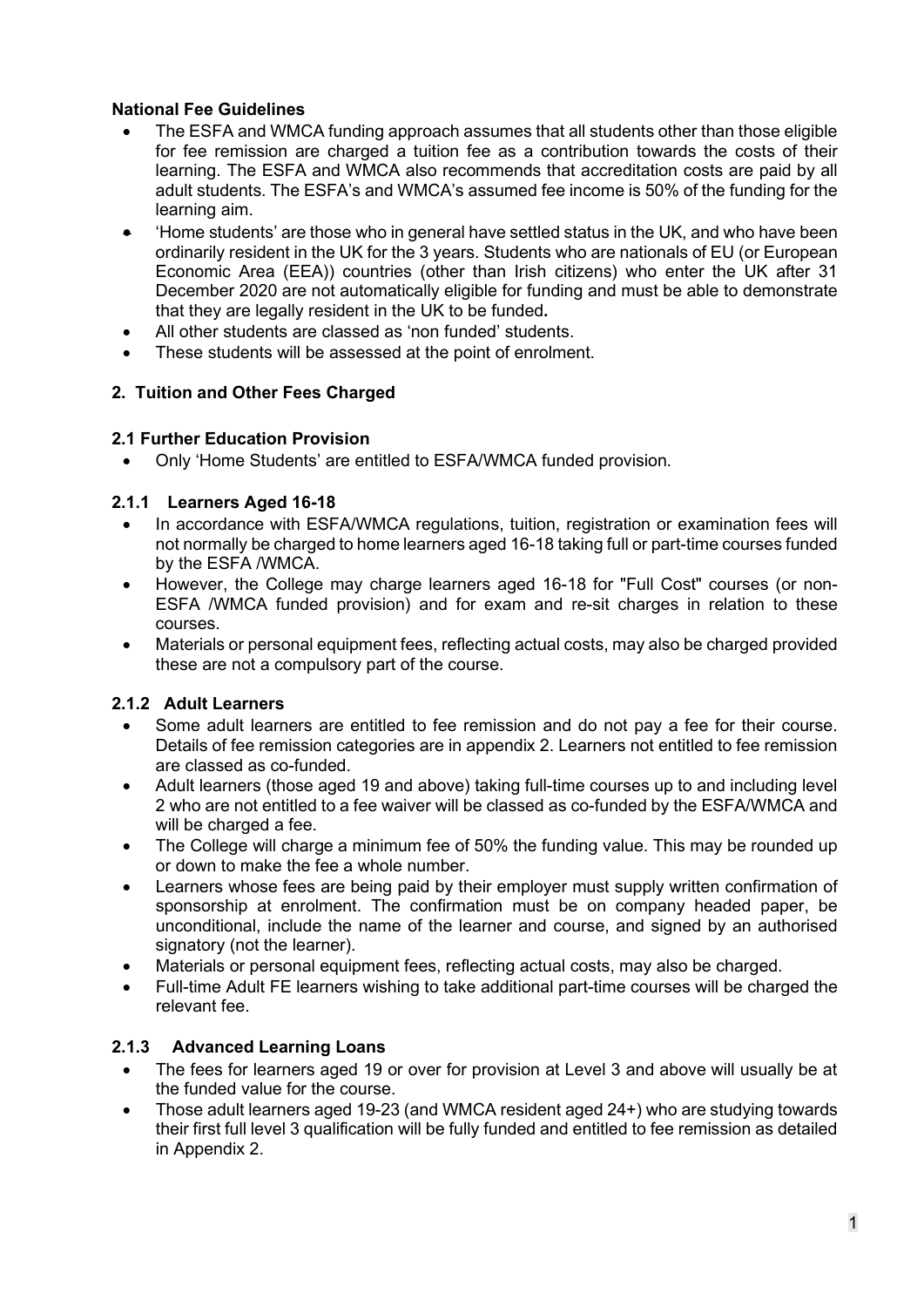- Adults studying towards their first level 3 qualification which is part of the National Skills Fund offer will be fully funded and entitled to fee remission.
- All other learners will be non-funded and so can apply for an Advanced Learner Loan if they choose to do so.
- Materials or personal equipment fees, reflecting actual costs, may also be charged where learners are taking out a loan to fund their learning.

# **2.1.4 Apprenticeships**

- There are two systems in place for funding apprentices:
	- For employers with a payroll that exceeds £3 million apprentices are funded through the levy and employers are required to use their digital account.
	- Employers who do not have a payroll of £3 million are expected to contribute 5% of the cost of training with the exception of very small employers who will not contribute to 16-18 year old training.
- The College will agree a total price for each apprenticeship, which includes the costs of training and assessment.
- For standards this must include the cost of the end-point assessment agreed with the
- apprentice assessment organisation.
- The ESFA are encouraging all employers with a payroll of less than £3m to set-up a digital account.

## **2.2 Managing Agents and Partner Provision**

- Where fees are paid to the College by other organisations in receipt of ESFA/WMCA funding, for education provided by the College, a member of the Executive Management Team is responsible for negotiating these with the recipient organisations in accordance with agreed College protocols. Fees are to be approved by the Principal and are to be reviewed annually.
- Where courses are delivered by partners on behalf of the College, the College will agree with the partner whether the College or the partner will collect fees and the two parties will account between each other for the fees collected.

#### **2.3 Community Learning Non-Accredited Provision**

- Students will be charged the agreed tuition fees unless entitled to a community fee waiver which are published on the College website; and
- Students are also required to pay for any equipment, books, visits, trips etc. necessary and other course-related expenses.

#### **2.4 Students under 16 on 31st August (in full time education)**

- Most college courses are targeted at the 16 and over age group and the College is only funded to meet the educational needs of post school age learners.
- The following therefore generally applies to those under 16 on 31<sup>st</sup> August who are enrolled at school.
- The College will not accept under 16 learners on programmes not targeted to this age group except in very exceptional circumstances, in which case, the following guidance applies:
	- A letter from the prospective student's Head Teacher will be required to confirm agreement for the pupil to attend the course;
	- Interview by the manager of the area will be required; and
	- The student will be expected to complete the programme of study and participate in any required examinations or assessment.
- If a student is accepted onto a course the following fees apply: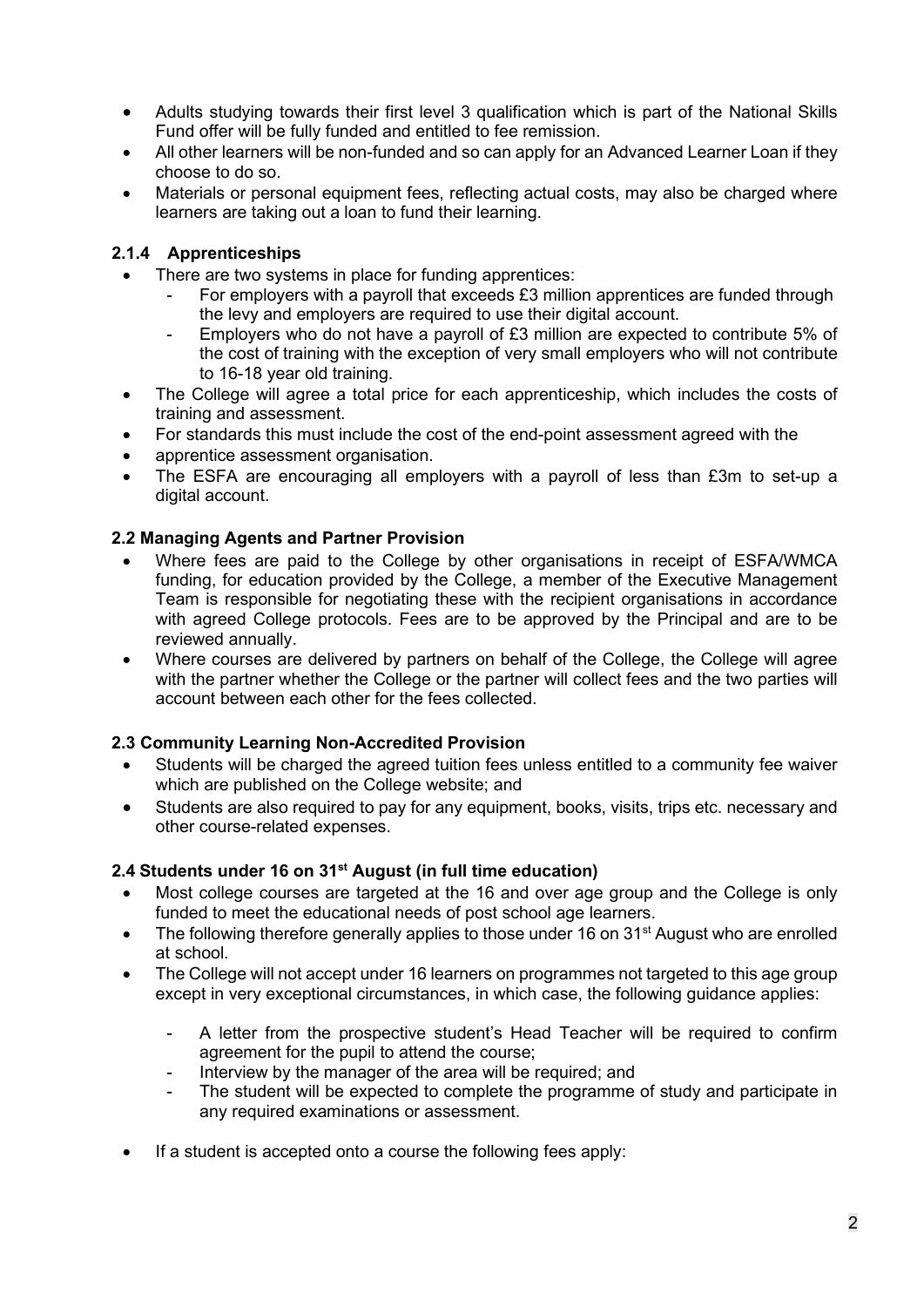- Students will be charged the full cost fee including examination and assessment fees
- Students are also required to pay for any equipment, books, visits, trips etc. necessary and other course-related expenses. In addition, the student will have to pay for membership of a professional body, if relevant.
- A small range of programmes are offered specifically for learners that are under 16. These include arrangements that exist between local authorities and the College, or programmes directly targeting the under 16 age group. The course fees for such provision are set annually by the Principal and Executive Management Team.
- When school pupils, whatever their age, wish to follow part of their programme at College during school hours, the College will require the agreement of the school and will charge the school for the costs of this provision.

## **2.5 Unfunded/Full Cost Provision**

- Fees for Unfunded Provision are normally charged at a standard hourly rate of £7/hr.
- Exceptions to reflect market factors are agreed by the Principal and EMT.
- There is no fee remission or concessionary fee for Unfunded Provision.
- Students who are on unfunded provision will also be required to pay for any equipment, books, visits, trips etc. necessary and other course-related expenses. The student will pay for membership of a professional body, examination and assessment fees, if relevant.

#### **2.6 Pro Rata Fees**

• There is no pro rata reduction available for programmes and all students are required to pay the full fee for the course irrespective of their start date.

#### **3. Payment by Instalments**

- The College expects all fees to be paid in advance at enrolment. However, arrangements for instalment payments are in place to support students to pay their fees who do not have a student loan. Standard instalment plans are agreed by the Vice Principal Finance annually. When paying by instalment students will be encouraged to pay by direct debit.
- For students who fail to pay fees by the due date the Vice Principal Finance/Deputy Principal may agree a revised instalment plan with the student in order to ensure collection of the fees due.
- The College will take action to pursue unpaid debts including using the services of a debt collection agency and the exclusion of students from their programme when fees remain unpaid.

#### **4. Fee Refunds**

- Students have the 'Right to Cancel' their application to study within 14 days of accepting their place to study. Once applicants have accepted an offer to study at Solihull College & University Centre, students will be able to cancel their acceptance within 14 days without giving any reason. The cancellation period will expire after 14 days from the date on which the offer is accepted, which is the date on which the contract with the College began. The College will make the reimbursement without undue delay within 14 days of receipt of the notification of cancellation where possible. The College will make the reimbursement using the same means of payment as was used to pay the College.
- After the 14-day cancellation period referred to above fee refunds are only made in the following circumstances:
	- The College closing a course.
	- Fees have been wrongly assessed.
	- If there are very exceptional circumstances for withdrawing from a course and within the first 4 weeks.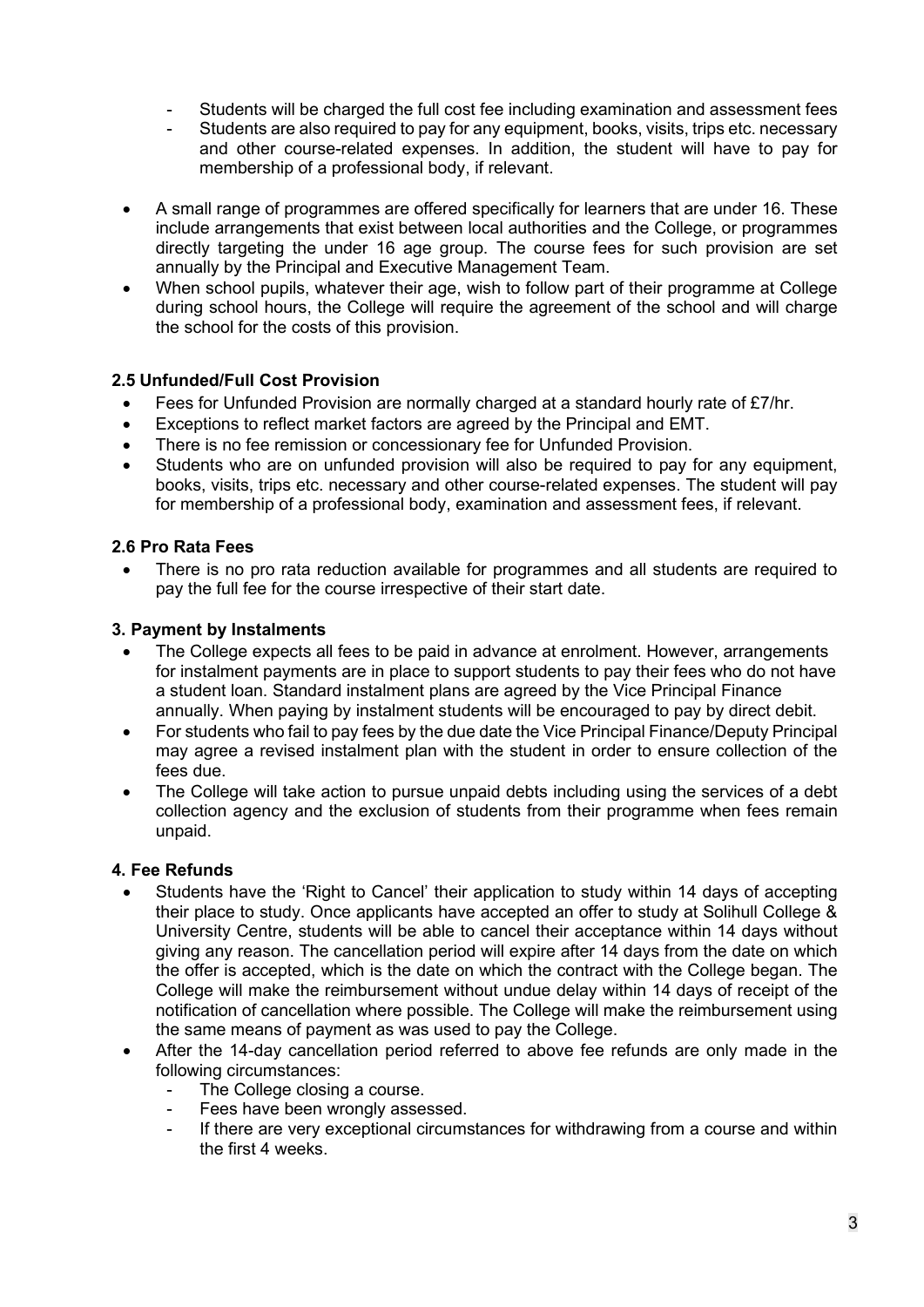- In exceptional circumstances refunds may be given within the first 4 weeks of the course commencing. If a student feels they are entitled to a refund they should complete a refund application form and support the application with written evidence i.e. a letter from their employer or medical certificate. Exceptional circumstances are determined by the Vice Principal Finance, acting reasonably.
- Where the criteria for a fee refund have not been met, the College has discretion to provide a letter of credit that can be applied towards the fee of a future course at the College.
- The College is committed to abiding by UK legislation concerning the requirements of the 2002 Proceeds of Crime Act and 2003 Money Laundering etc. Refunds for fees are made by cheque to the account holder (student/sponsor) unless a specific request is made for the refund to be made directly to the debit/credit card used for the original payment.

## **5. Fees for Non-Completion**

• Students who, through their own volition, have failed to complete their learning programme within the agreed contract period may be required to pay any additional costs associated with an extension.

## **6. Changes to or Closure of Courses**

- The College reserves the right in certain circumstances to change or amend, at any time, any of the course details including content, dates, times, venues, fees payable, concessions available, terms or conditions. The College also reserves the right to close or not to start any published course. Examples of circumstances where a course might be changed, closed or not started include but are not limited to, where a course is no longer viable due to insufficient numbers.
- Where changes or course closures must be made the College will take all reasonable steps to minimise disruption to students and will refund any fees paid.

#### **7. Force Majeure**

The College will not be liable for events outside of our reasonable control which we could not have foreseen or prevented even if we had taken reasonable care. Events outside our control include, without limitation, industrial action, over or under demand from students, staff illness, significant changes to our funding or to Government direction to higher education, severe weather, fire, terrorism civil disorder, political unrest, epidemic or pandemic disease, government restrictions and concern with regard to the transmission of serious illness. In such circumstances, the College reserves the right to change or cancel parts, or all, of a course or courses.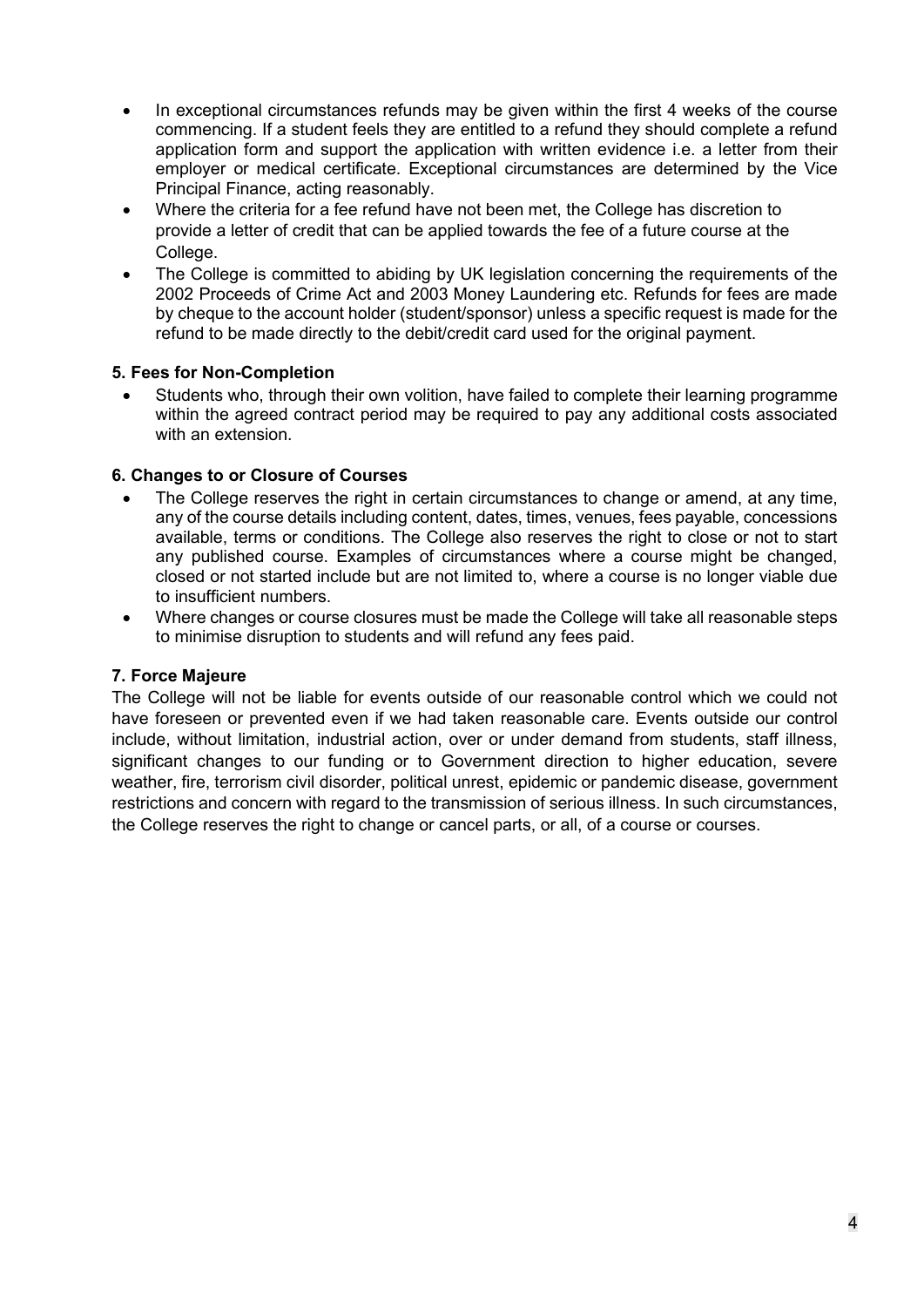# **Appendix 2 – AEB Funding Rules (based on 2020/21 as 2021/22 funding rules not yet published)**

|                                                                                                                                                         | <b>Funding</b><br><b>Body</b> | 19-23 years of age                                                  |                                                                     | 24+ years of age                                                    |                                                  |
|---------------------------------------------------------------------------------------------------------------------------------------------------------|-------------------------------|---------------------------------------------------------------------|---------------------------------------------------------------------|---------------------------------------------------------------------|--------------------------------------------------|
| <b>Provision</b>                                                                                                                                        |                               | <b>Unemployed</b><br>/Low Wage                                      | <b>Employed</b>                                                     | <b>Unemployed</b><br>/Low Wage                                      | <b>Employed</b>                                  |
| English and Maths, up to and<br>including level 2 - not<br>achieved GCSE grade c/level<br>4 or above                                                    | WMCA &<br><b>ESFA</b>         | Fully<br>funded*                                                    | Fully<br>funded*                                                    | Fully<br>funded*                                                    | Fully<br>funded*                                 |
| <b>Essential Digital Skills</b><br>Qualifications up to and<br>including level 1                                                                        | WMCA&<br><b>ESFA</b>          | Fully<br>funded*                                                    | Fully<br>funded*                                                    | Fully<br>funded*                                                    | Fully<br>funded*                                 |
| First Full Level 2 (excluding<br>English and Maths) (National<br>policy legal entitlement)                                                              | WMCA&<br><b>ESFA</b>          | Fully<br>funded*                                                    | Fully<br>funded*                                                    | Fully<br>funded*                                                    | Co-Funded                                        |
| Learning to progress to level 2                                                                                                                         | WMCA &<br><b>ESFA</b>         | Fully<br>funded <sup>^</sup> (up<br>to and<br>including<br>level 1) | Fully<br>funded <sup>^</sup> (up<br>to and<br>including<br>level 1) | Fully<br>funded <sup>^</sup> (up<br>to and<br>including<br>level 1) | Co-funded<br>(up to and<br>including<br>level 1) |
| Learning aims up to and<br>including level 2, (Inc. level 1,<br>and full level 2) where the<br>resident has already achieved<br>a full level 2 or above | WMCA&<br><b>FSFA</b>          | Fully<br>funded*                                                    | Co-Funded                                                           | Fully<br>funded*                                                    | Co-Funded                                        |
| Learning aims up to and<br>including level 2, where the<br>learner has not achieved a full<br>level 2, or above                                         | WMCA&<br><b>ESFA</b>          | N/A                                                                 | N/A                                                                 | Fully<br>funded*                                                    | Co-Funded                                        |
| First full Level 3 (National                                                                                                                            | <b>WMCA</b>                   | Fully<br>funded*<br>(first and<br>full)                             | Fully<br>funded*<br>(first and<br>full)                             | Fully<br>funded*<br>(first and<br>full)                             | Loan<br>Funded**                                 |
| policy legal entitlement)                                                                                                                               | <b>ESFA</b>                   | Fully<br>funded*<br>(first and<br>full)                             | Fully<br>funded*<br>(first and<br>full)                             | Loan<br>Funded**                                                    | Loan<br>Funded**                                 |
| First Level 3 (National Skills<br>Fund)                                                                                                                 | WMCA&<br><b>ESFA</b>          | Fully funded<br>(first)                                             | Fully<br>funded<br>(first)                                          | Fully funded<br>(first)                                             | Fully<br>funded<br>(first)                       |
| Level 3 (previously achieved<br>full level 3 or above)                                                                                                  | WMCA&<br><b>ESFA</b>          | Loan<br>Funded**                                                    | Loan<br>Funded**                                                    | Loan<br>Funded**                                                    | Loan<br>Funded**                                 |
| Level 4                                                                                                                                                 | WMCA&<br><b>ESFA</b>          | Loan<br>Funded**                                                    | Loan<br>Funded**                                                    | Loan<br>Funded**                                                    | Loan<br>Funded**                                 |
| English for Speakers of Other<br>Languages (ESOL) learning<br>up to and including level 2                                                               | WMCA &<br><b>ESFA</b>         | Fully<br>funded*                                                    | Co-Funded                                                           | Fully<br>funded*                                                    | Co-Funded                                        |

\* Must be delivered as one of the English and Maths, Digital Entitlement and/or first full level 2 or first full level 3 qualifications required as part of the legal entitlements.

^ Must be delivered as entry or level one provision from local flexibility.

\*\* Availability of loans at level 3+ does not replace the legal entitlement to full funding for residents aged 19 to 23 undertaking their first full level 3. Level 3 flexibility may apply if agreed within the delivery plan.